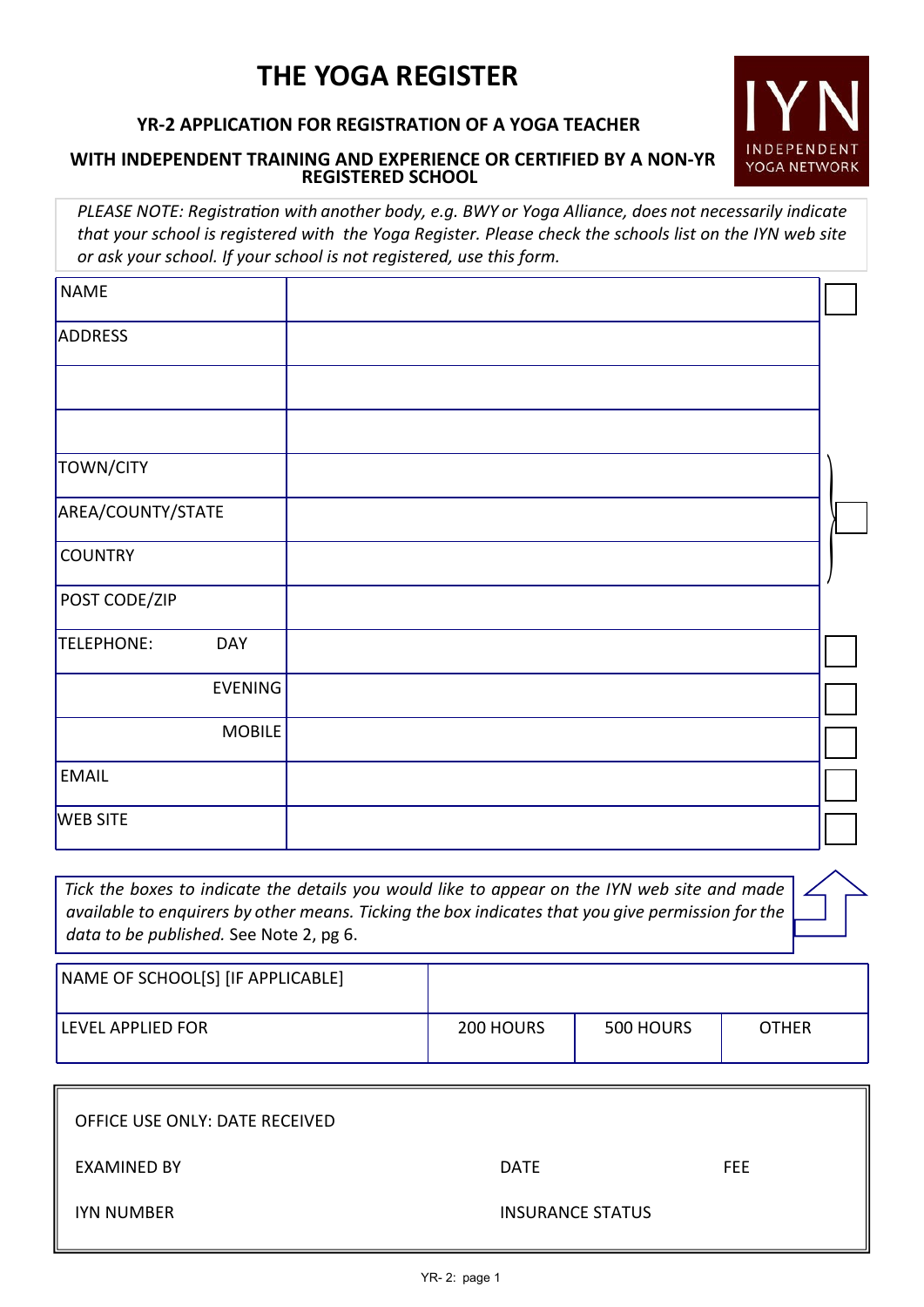#### **WHAT YOU NEED TO SUPPLY:**

- $\circ$  A DOCUMENT YOU HAVE PREPARED BASED ON SECTIONS 1 4 BELOW;
- A SHORT ACCOUNT OF YOUR YOGA PHILOSOPHY OR OUTLOOK;
- $\circ$  A SHORT ACCOUNT OF YOUR YOGA PRACTICE INCLUDING ITS DURATION AND FRE-QUENCY;
- TWO REFERENCES COMPLETE WITH NAME AND ADDRESS OF REFEREES. AT LEAST ONE SHOULD BE ABLE TO GIVE AN INFORMED OPINION OF YOUR TEACHING, PARTICULARLY WITH REGARD TO ITS SAFETY. SEND REFERENCES, NOT JUST NAME & ADDRESS OF REFEREES;
- YOUR CV WITH PARTICULAR REFERENCE TO YOUR YOGA EXPERIENCE (See Note 5, pg 7)
- A COPY OF ANY RELEVANT CERTIFICATES OR LETTERS OF RECOMMENDATION (See Note 2, pg 6)
- YOUR SIGNATURE ON THE AGREEMENT BELOW
- YOUR PAYMENT (SEE BELOW FOR OPTIONS)
- EVIDENCE OF CURRENT THIRD PARTY LIABILITY INSURANCE OR APPLICATION FOR BGI INSURANCE - SEE APPLICATION BELOW (See Note 4, pg 6 )

#### YOUR CHECK LIST - PLEASE MAKE SURE YOU HAVE INCLUDED EVERYTHING

**NOTE:** As a general rule, for a 200 hour registration we are looking for at least 160 hours of training in contact with your teachers, four years regular practice and 100 hours of teaching. If you are newly certified, and don't have much teaching experience as yet, still apply: this will be accounted for. 360 hours of contact with your teachers is required for a 500 hour registration and 750 hours of contact for a 1000 hour reg- istration. The teaching and practice requirements remain the same for these higher levels of registration.

Please prepare a document based on Sections  $1 - 4$  below. You may cite documentary evidence [i.e. course material] if you have it. Please look upon this exercise as an opportunity to present your work to your peers and to participate in building a real solidarity within the Yoga community which will keep Yoga independent, vital and growing. Organise your presentation under the four headings, Safety and Care, Practical Skills, Knowledge and Prac�ce. A typical submission might be 1500 – 2000 words long, though there is no rule about this. This part is the core of your application to register as a teacher.

#### **SECTION 1 – SAFETY AND CARE**

(a) What the Register is looking for and why

For Yoga to be effective it must be taught safely. Its teaching and practice rest upon the Yogic principle of *ahimsa*. The prac�ce of *asana*, *pranayama*, *mudra*, *bandha*, and medita�on must be based upon an approach that doesn't invite physical and or psychological injury. We will be looking at your references for an assessment of the safety of your teaching.

(b) Your submission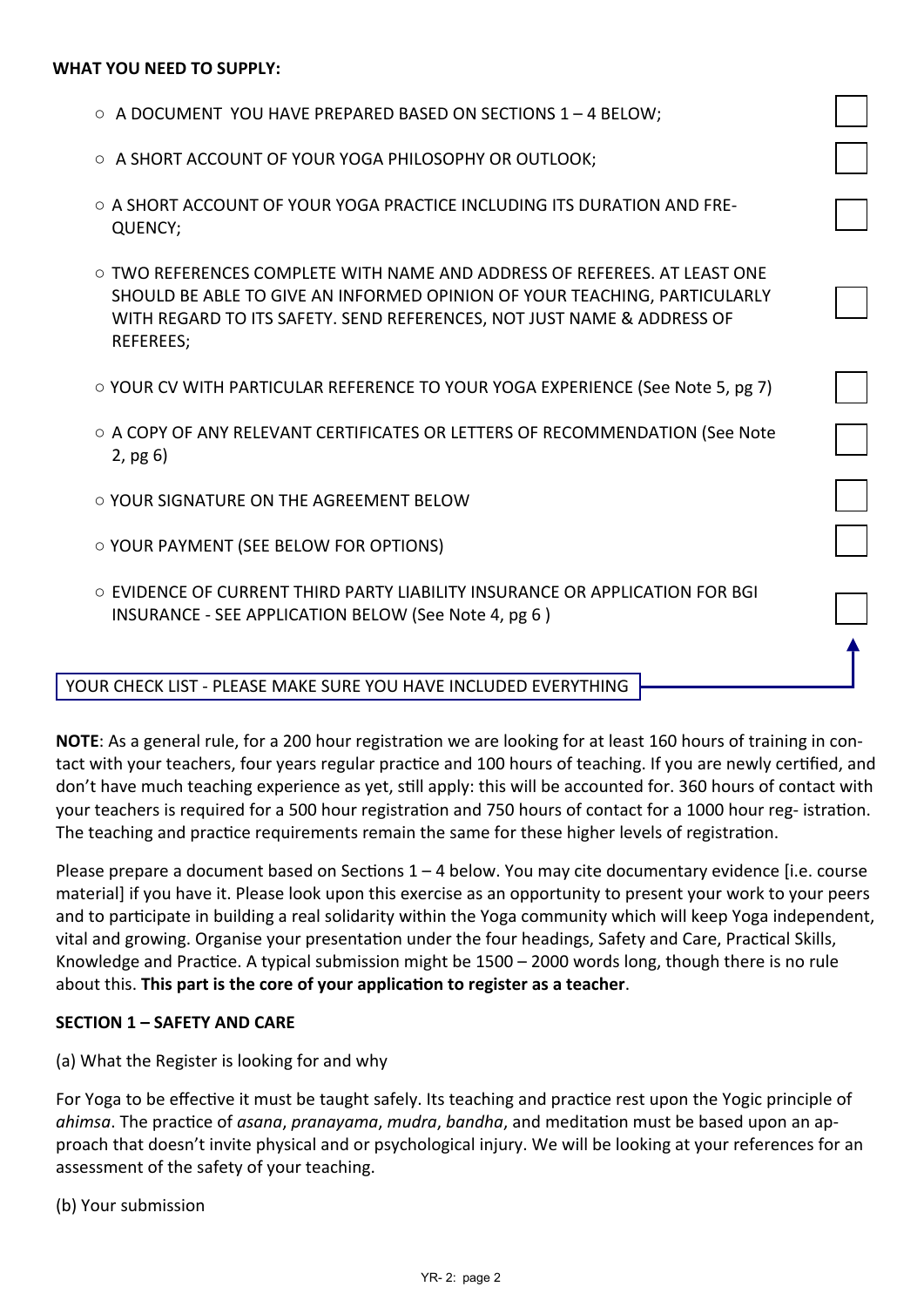Please show how your teaching is informed by the principle of *ahimsa*. Please add any further comments which you feel may clarify your training with respect to the requirement for your students to receive safe instruction and to learn how to practice safely on their own.

### **SECTION 2 – PRACTICAL SKILLS**

(a) What the Register is looking for and why

The Register requires a Yoga Registered (YR) teacher to have those specific practical skills necessary for teaching Yoga. We recognise that different Yoga styles have teaching requirements peculiar to themselves. We require evidence that, in keeping with *satya*, a Yoga Teacher has gained the practical skills needed to teach his/her approach to Yoga and that those practical skills are rooted both in the individual's Yoga practice and in the reflective practice of teaching itself.

#### (b) Your submission

Please show what prac�cal skills inform your teaching. You might indicate here how your structure your classes and according to what rationale. You might outline your method of presentation, e.g. does it employ teacher demonstration, do you teach practice classes etc.

#### **SECTION 3 – KNOWLEDGE**

(a) What the Register is looking for and why

The Register requires that the Teacher (YRT) work from a foundation of sound knowledge. YR Teachers must be well versed in those Yoga traditions which are relevant to the style of Yoga they teach. Relevant, pragmatic knowledge of anatomy, physiology, psychology and philosophy is required. We recognise that different Yoga styles will emphasise these according to the requirement of their par�cular approach. Theoretical knowledge must be grounded in the teacher's practice and experience in order to fulfil the principle of *satya*. The (YR) Teachers need to be grounded in self-knowledge gained through self-study (*svadhyaya*) and to be continually reflective in both personal practice and teaching.

### (b) Your submission

Please indicate the knowledge-base utilised by your style. How is this related to your practice and your continuing acquisition of self-knowledge? You should indicate what Yoga texts and other texts relating to the human condition you've studied and to what depth and how this study informs your teaching. Please add any further comments that you feel may clarify your training with respect to the knowledge you have gained.

#### **SECTION 4 – PRACTICE**

### (a) What the Register is looking for and why

The Register takes the view that practice on the part of the teacher is at the heart of any teaching of integrity. In keeping with the Yogic principles of *satya* and *ahimsa*, teachers must teach what they honestly know though their own prac�ce. Prac�ce should also be the basis of the prac�cal skills a teacher has come to possess. The teacher's knowledge should also be grounded in the experience gained through diligent prac tice, rather than only in theoretical studies.

#### (b) Your submission

Indicate how your teaching is rooted in your own diligent practice. Show how the safety of your teaching, and the knowledge and practical skills which inform it are rooted in your own personal practice. Please add any further comments which you feel may clarify your teaching with respect to the requirement for personal practice to be central to a teacher's teaching.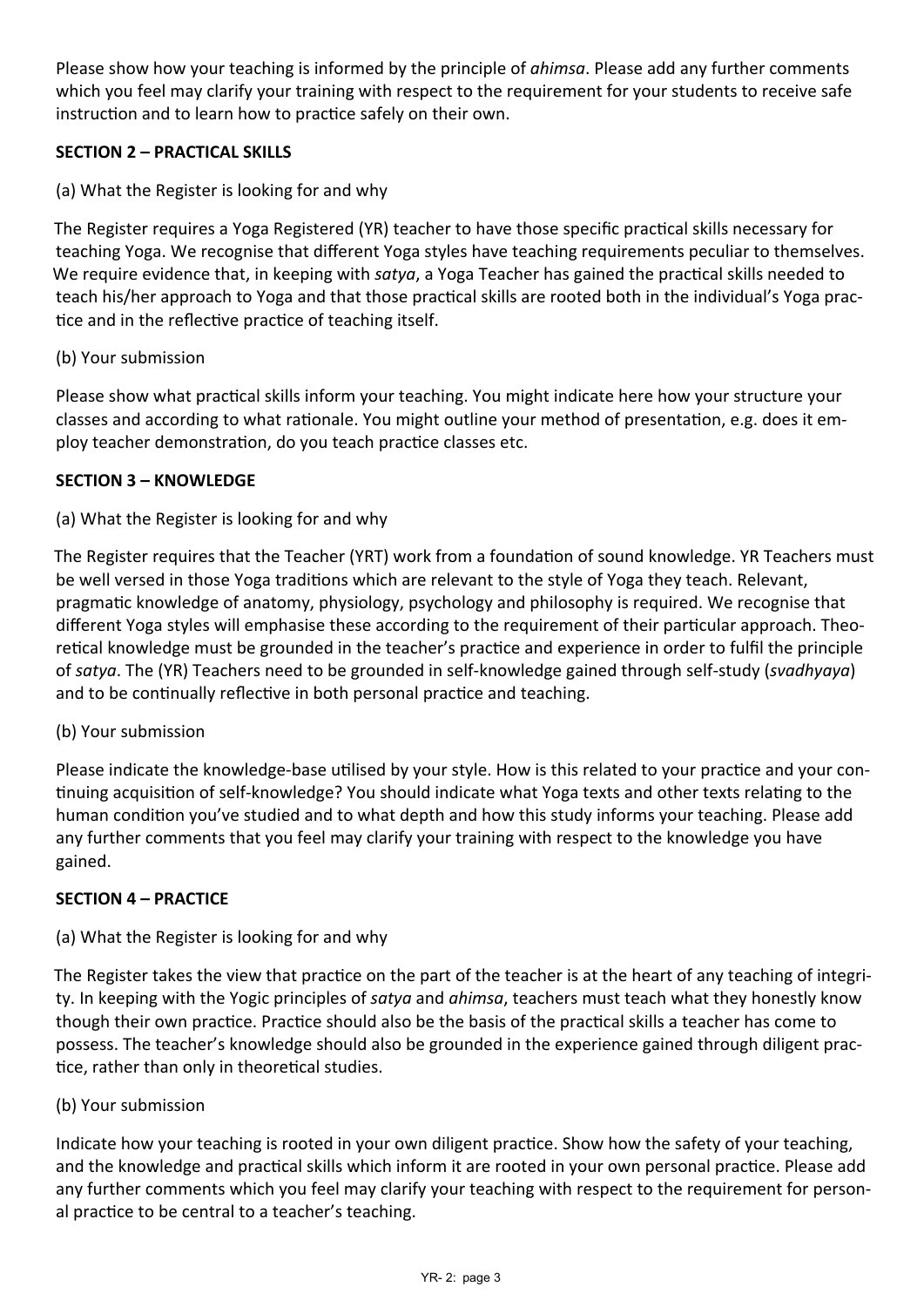#### **AGREEMENT**

I declare that the statements made and answers given in this application are true and that no material information has knowingly been withheld BOTH IN RESPECT OF APPLICATION FOR REGISTRATION AND IN RE-SPECT OF ANY APPLICATION FOR INSURANCE COVER. <sup>I</sup> agree to uphold the standards of the Yoga Register and teach safely, responsibly and in a manner which enhances the reputation of the Register and Yoga in general. I understand that my registration is dependent on my carrying current, adequate insurance cover. I understand that breach of this agreement will result in withdrawal of registration.

| Signed: | Date: |
|---------|-------|
|         |       |

#### **PAYMENT**

REGISTRATION FEE - £45 IN THE FIRST INSTANCE THEN £25 PER ANNUM

IF YOU ARE ALSO APPLYING FOR BGi INSURANCE CONTACT THEM DIRECTLY ON 01367 246157 TO MAKE PAYMENT OF THE PREMIUM. WE WILL FORWARD YOUR FORM TO BGI WITH EVIDENCE OF YOUR IYN REGISTRATION AND SEND YOU AN EMAIL WITH INSTRUCTIONS ON HOW TO GET YOUR INSURANCE COVER.

# **PAYMENT METHOD CHEQUE** FOR £25 PAYABLE TO 'IYN' & SENT BY SNAIL MAIL WITH APPLICATION **PAYPAL** @https://www.independentyoganetwork.org/paymentssection/payment-teacher-registered-school/ You can use your credit or debit card or your PayPal account using this method. **BACS** SORT CODE - 08-92-99, ACCOUNT NUMBER 65309966 Account name - THE INDEPENDENT YOGA NETWORK [Please give a clear reference to your payment and let us know you have used this method.] PLEASE TICK AS APPROPRIATE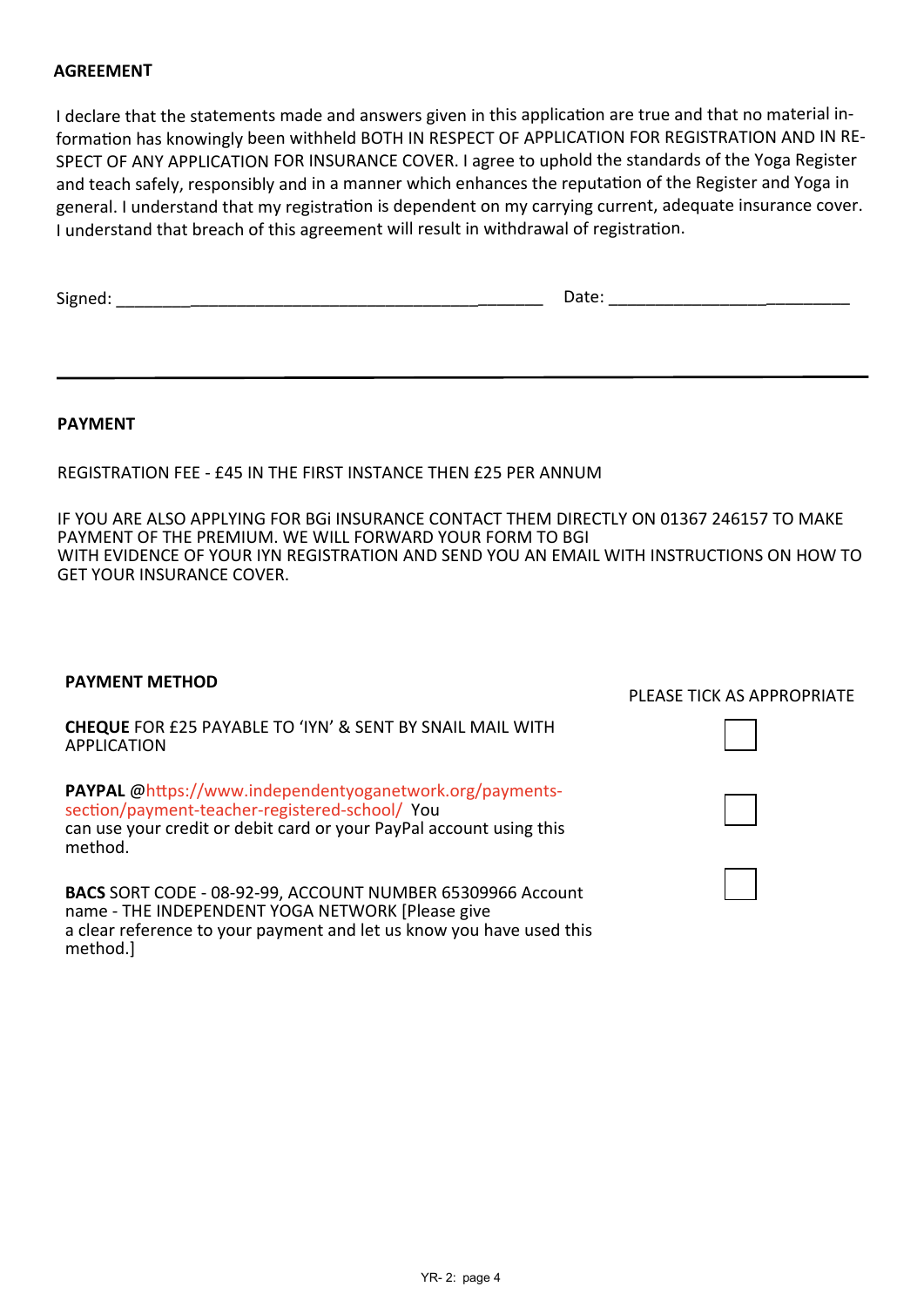# APPLICATION FOR IYN COMPREHENSIVE YOGA TEACHER'S INSURANCE

# AS ARRANGED BY BGi.uk BROKERS

See Note 4, page 6

| Who do you teach? (e.g. children,<br>adults, pregnant women etc.)                                                      |            |           |
|------------------------------------------------------------------------------------------------------------------------|------------|-----------|
| Where do you teach?                                                                                                    |            |           |
| How many hours do you work on<br>average per annum?                                                                    |            |           |
| Have you ever undergone a police  YES<br>check? (Please tick.)                                                         |            | <b>NO</b> |
| If so provide details.                                                                                                 |            |           |
| Have you ever: (Please tick.)                                                                                          |            |           |
| Made a claim under this type of<br>insurance before?                                                                   | <b>YES</b> | <b>NO</b> |
| Been refused any type of insur-<br>ance?                                                                               | <b>YES</b> | <b>NO</b> |
| Held this type of insurance?                                                                                           | <b>YES</b> | <b>NO</b> |
| Been convicted or charged with<br>any criminal offence?                                                                | <b>YES</b> | <b>NO</b> |
| Are you aware of any other infor-<br>mation that you should tell us?                                                   | <b>YES</b> | <b>NO</b> |
| Name any CAM therapies you<br>would also like to be covered by<br>insurance. (Make sure certificates<br>are provided.) |            |           |

If you have answered 'YES' to any of the above questions or you are aware of any other material fact that you should tell us about, please give details and continue on a separate page if necessary:

> Membership and Insurance administration provided by BGi.uk, Portwell House, Faringdon, Oxfordshire, SN7 7HU tel 01367 246133

IYN

INDEPENDENT YOGA NETWORK



PLEASE NOTIFY BGi.uk IF YOUR CIRCUMSTANCES OR DETAILS CHANGE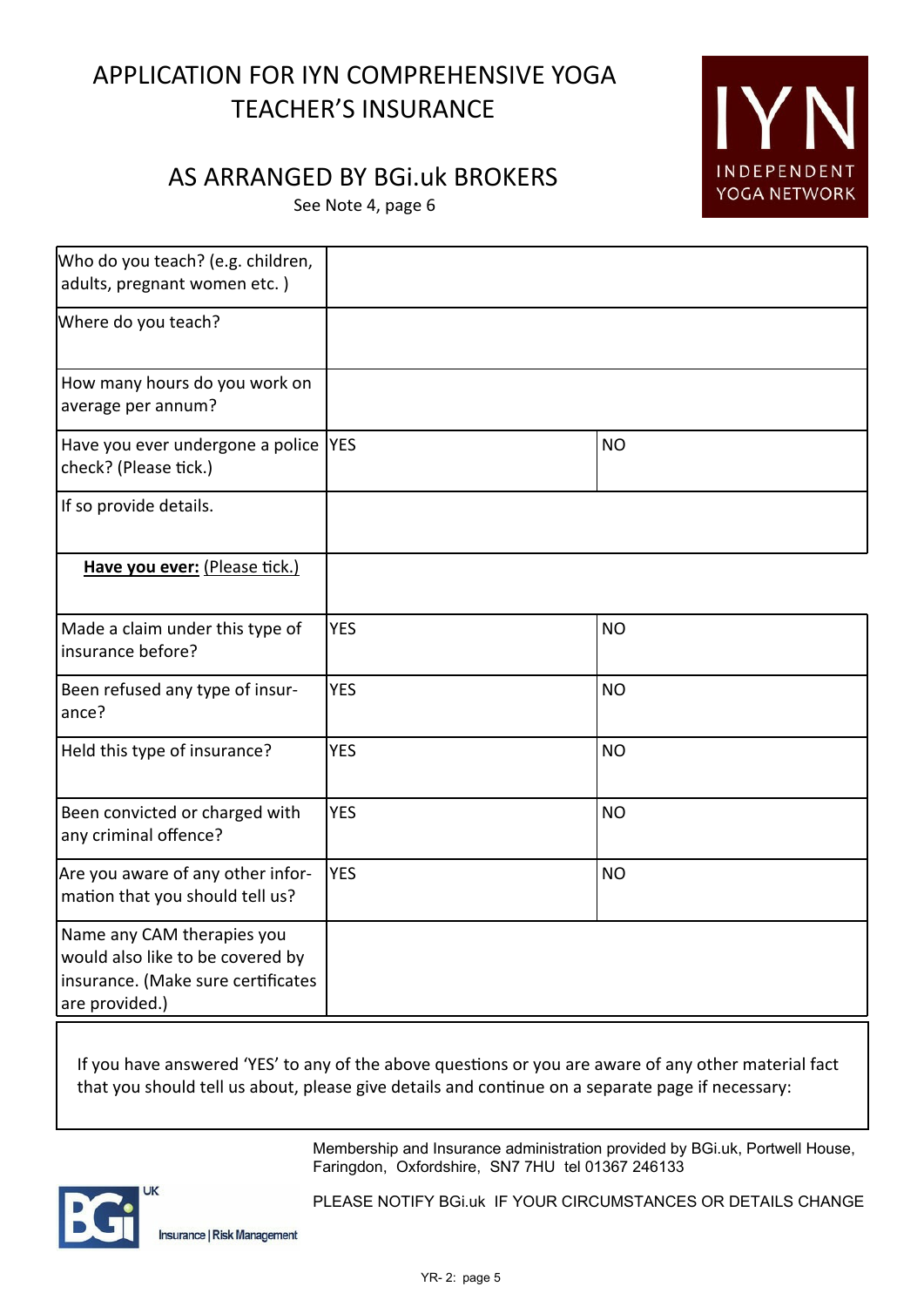#### **OPTIONS FOR SENDING YOUR APPLICATION**

**EMAIL** - Attach to email and send to **info@namaskaram.co.uk.** You can write in handwriting on the printed form and scan or photograph it. Send in jpeg or png format please. If you photograph the form, please make sure it is legible. To type directly onto the form, the 'Fill & Sign ' facility available on many versions of Adobe PDF Reader enables you to place a cursor anywhere on the document and type in your details. Attached documents in .doc, .docx, .odt, .pdf or legible .jpeg or png formats please.

#### **SNAIL MAIL** - Post to IYN, c/o NYSFOR, PARK ROAD, ABERMAW, GWYNEDD, LL42 1PH. [**To avoid** considerable delay, attach correct postage. Using Post Office 'signed for' facility can also cause delay.

If you have filled in the BGi insurance application, send it to us with your IYN application. We will pass it over to BGi and send you an email with instructions on how to arrange cover over the phone.

Send change of address and other contact details to: **independentyoganetwork@gmail.com / 07572 749468** (text please). [Also inform your insurance provider.]

#### **NOTES**

**Note 1** BGi Insurance enquiries to:

#### **TEL**: 01367 246133

For further details, see **www.BGi.uk.com**

**Note 2 (page 1) WEB SITE ENTRY** We will publish your basic details on the IYN web site according to your request as soon as your application is processed. You may also have a short write up of approximately 300 words and two pictures displayed on your web entry. We will request this when the application process is complete. Send these by email to Trevor Latham, our data administrator, at **independentyoganetwork@gmail.com.** Photos attached in *jpeg* or *png* format please. Contact details such as phone number, email address and web site address may be displayed as desired.

**Note 3 (page 2) CERTIFICATES** Please supply **copies** of any certificates you have relating to your Yoga training, whether with an IYN registered school or otherwise. Include here copies of certificates relating to any CAM therapies you practise, particularly if you'd like them to be included in your insurance cover. **Please don't send original cer�ficates.**

**Note 4 (pages 2 & 5) INSURANCE** You are required to have third party liability insurance for at least £5,000,000 since liability can fall back onto the IYN if you do not have it. You can shop around for this cover but we recommend BGi's policy since it is very comprehensive and because there are no extras for many CAM therapies, children's Yoga, yoga therapy and so on. Policy holders whose main residence is in the UK or Eire and who work anywhere in the world except the USA and Canada are covered for £5,000,000. (If resident in other EU counties, please enquire.) Premiums are payable in GB pounds. The more members take up the policy, the cheaper it will be. Please note that if you have paid the preferen�al rate for members, your continued insurance cover with BGi is dependent on current membership of the IYN. Please note also that the person insured is ONLY the person named on page 1: this is not a group or company insurance. Similarly, **your registration with IYN is dependent on you having current, adequate insurance cover and will** automatically cease if your cover lapses whilst you are actively teaching.